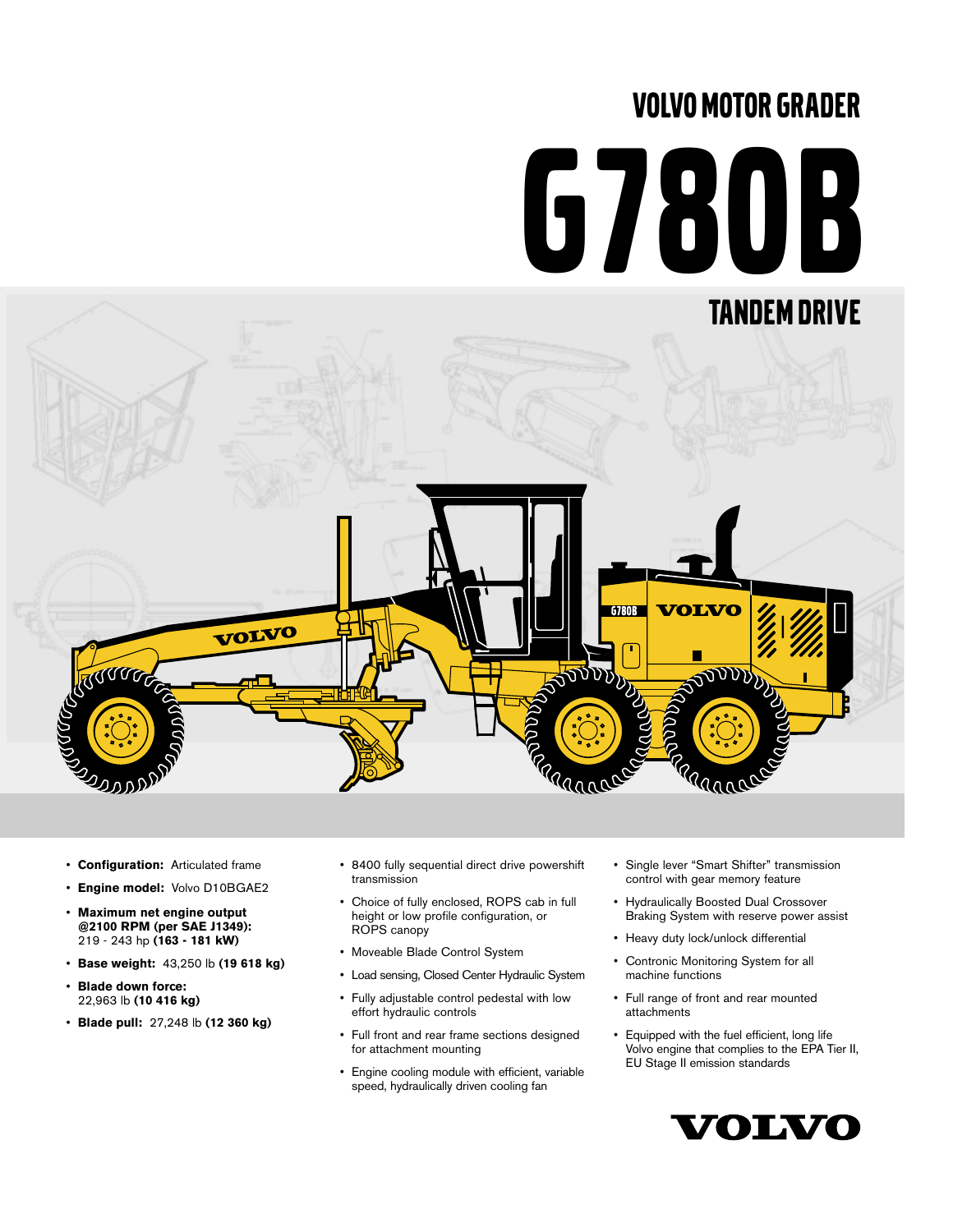

Weights shown include full cab with ROPS, all operating fluids and operator.

# **Base**

| Total 43,250 lb (19 618 kg)          |  |  |  |
|--------------------------------------|--|--|--|
| On front wheels 12,975 lb (5 825 kg) |  |  |  |
| On rear wheels 30,275 lb (13 733 kg) |  |  |  |

# **Typically equipped operating weight:**

| includes 20.5 x 25, 12 PR, L-2 tires on 17" (432 mm) |  |
|------------------------------------------------------|--|
| rims and 16' x 31" x 1" (4 877 x 787 x 25 mm)        |  |
| moldboard, front push block and rear mounted ripper. |  |
| G780B $\ldots$ 48,594 lb (22 041 kg)                 |  |
| Maximum combined capacity . 56,000 lb (25 401 kg)    |  |
| Maximum weight - front 18,500 lb (8 391 kg)          |  |
| Maximum weight - rear 38,000 lb (17 237 kg)          |  |

Weight adjustments for various options are listed at the rear of the brochure.

Note that adding weight and attachments to the base grader may necessitate a tire upgrade since the maximum weight capacity of the tire may be exceeded.

# **Productivity (Standard equipment)**

Blade pull at base weight (no wheel slip, 0.9 traction co-efficient). . . . . . . . . . . . . . 27,248 lb **(12 360 kg)** Blade down force

• cutting capability

(ISO 7134) . . . . . . . . . . . . 22,963 lb **(10 416 kg)** Blade down force is the maximum downward force which may be applied at the cutting edge.



# **Engine data**

# **G780B**

| Make/ModelVolvo D10BGAE2                    |
|---------------------------------------------|
| Type  4 Cycle, Turbocharged, Aftercooled    |
|                                             |
| Bore & stroke  4.76" x 5.51" (121 x 140 mm) |
| Displacement 586 cu in $(9.61)$             |
| Maximum net engine output @ 2100 RPM        |
| (per SAE J1349) 219-243 hp (163-181 kW)     |
| Rated gross brake horsepower @ 2100 RPM     |
| • Gears forward 1, 2 and                    |
| Reverse 1 225 hp (168 kW)                   |
| • Gears forward 3-8 and                     |
| Reverse 2-4  249 hp (186 kW)                |
| Rated net brake horsepower @ 2100 RPM       |
| • Gears forward 1, 2 and                    |
| Reverse 1 219 hp (163 kW)                   |
| Torque @ 1000 RPM  837 lb.ft (1 135 N.m)    |
|                                             |
| • Gears forward 3-8 and                     |
| Reverse 2-4 243 hp (181 kW)                 |

Torque @ 1100 RPM . . . . . 846 lb.ft **(1 145 N.m)** Torque rise . . . . . . . . . . . . . . . . . . . . . . . . . . 33.8%

Performance: Rated net brake horsepower SAE standard J1349/ISO 3046-2 conditions with water pump, lubricating oil pump, fuel system, air cleaner, muffler, alternator and cooling fan.

Engine complies to EPA Tier II, EU Stage II exhaust emission standard.

Engine cooling system designed with singular cooler installations, and utilizes a highly efficient, variable speed, hydraulically driven cooling fan.

# **Engine performance curve**



**Engine data**

Engine equipped with a two stage, dual element, dry type air cleaner with exhaust aspirator and service indicator. 24 volt starting and electrical system with 80 amp **(1920 watt)** brushless alternator with internal voltage regulator. Two heavy duty 12 volt maintenance free batteries with 950 cold cranking amps (CCA) and 160 minutes reserve capacity per battery. 1300 CCA batteries available. System includes battery disconnect.

**(continued) Differential / Final drive**

Make/Model . . . . . . . . . . Volvo Twin Bull Gear Double reduction final drive with an operator controlled lock/unlock differential. Rear axles are induction hardened, supported on double row spherical roller bearings.



Robotically welded, tandem case with internal gusseting for maximum torsional strength. Field proven split ring/flanged sleeve tandem mounting and 1" **(25 mm)** thick inner wall resists flexing from side loading during severe applications.

| Width 8.25" (210 mm)                       |  |  |
|--------------------------------------------|--|--|
| Thickness $\cdot$ inner wall 1.00" (25 mm) |  |  |
| • outer wall. 0.75" (19 mm)                |  |  |
| Center distance. 65.50" (1 657 mm)         |  |  |
|                                            |  |  |
|                                            |  |  |

**Brakes**

Ground speeds at 2100 RPM with standard tires:

| Forward      | Reverse      |
|--------------|--------------|
| Gearsmphkm/h | Gearsmphkm/h |
| $1$ 2.33,7   | $1$ 2.33,7   |
| 23.2 5,1     |              |
| 34.5 7,2     | 24.57.1      |
| 46.210,0     |              |
| 58.814,1     | 38.814,1     |
| 612.319,7    |              |
| 717.027,3    | 417.027,3    |
| 823.838.3    |              |

Transmission guard is standard equipment and is hinged for easy access.

Perma Lube U joints on the input/output drive shafts.

# Service Brakes: Foot operated

Fade resistant, hydraulically actuated, wet multiple disc service brakes located at the 4 tandem drive wheels are self-adjusting, fully sealed and maintenance free. System features cross over dual braking circuits for uniform braking on both sides of the grader. Includes reserve power assist and operator warning system (visual and audible).

# Parking Brake

**O** 

Spring applied hydraulic release independent, disc-type parking brake on transmission output shaft and effective on all 4 tandem drive wheels. Includes visual and audible operator warning system for parking brake on, transmission in gear condition. Transmission will not engage with park brake on.

Braking systems comply to SAE Recommended Practice J1473 OCT. 90, and J1152 APR. 80; ISO 3450-1993-01-28. Volvo uses asbestos free brake components.



**Transmission**

# Make/Model . . . . . . . . . . . . . . . . .Volvo 8400

Fully sequential, direct drive, powershift transmission. Engine cannot be started if transmission is in gear. Single lever "Smart Shifter" electronic transmission controller provides self-diagnostics. The flywheel mounted, multi-disc master clutch is oil cooled and lubricated for long life.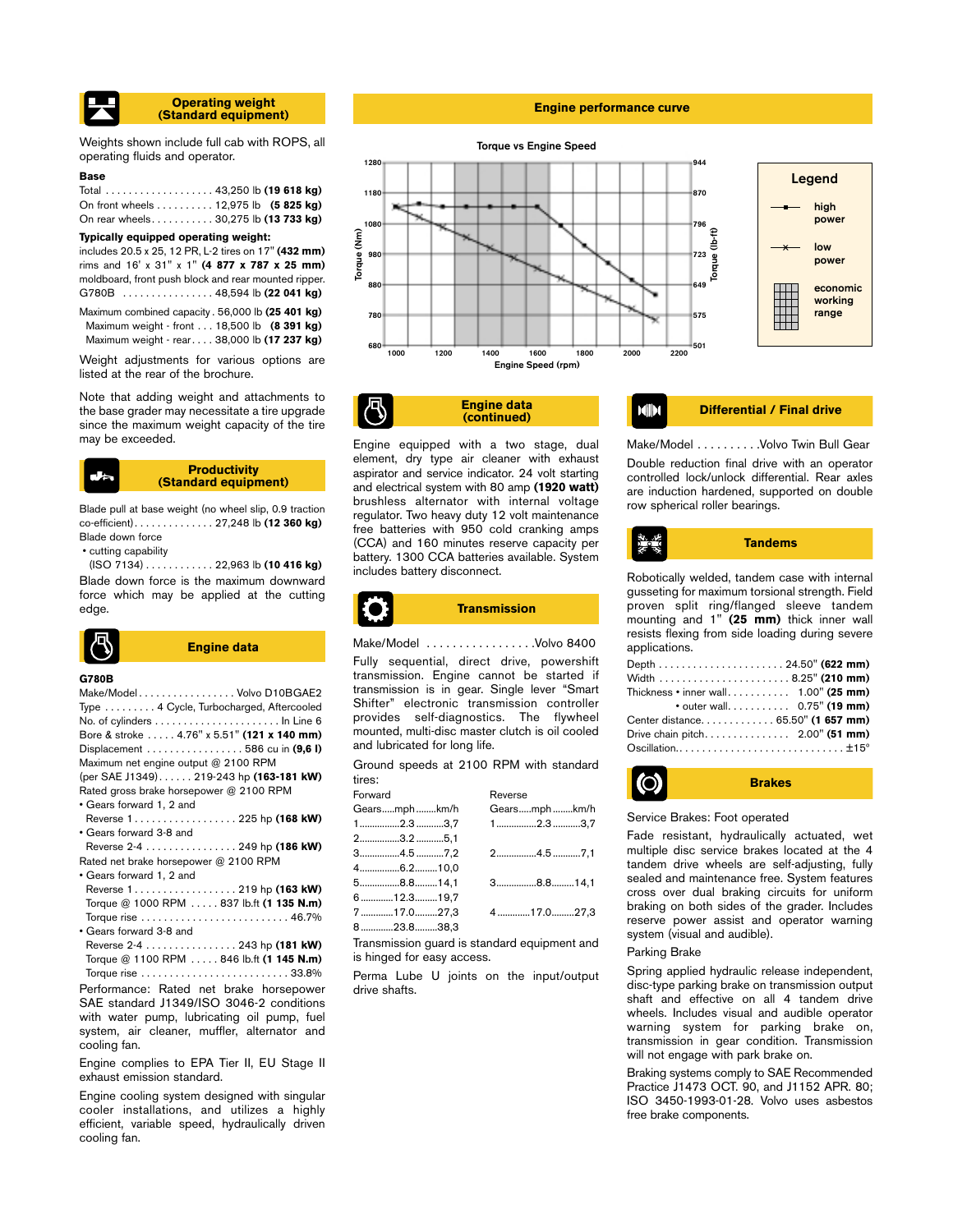

## **K** Wheels & tires **Steering**<br> **Standard equipment)** Steering **Wheels & tires** ♦

Tire size . . . . . . . . . . . . . . . . . . . . . . 16.00 x 24, G-2 Ply rating (PR) . . . . . . . . . . . . . . . . . . . . . . . . . . . . 12 Rim size . . . . . . . . . . 10" **(254 mm)** Three piece rim Bolt-on rims are interchangeable between front and rear.



Type: Robotically welded steel truss, gusseted for torsional strength, oscillates on a single 3" **(76 mm)** diameter center pivot pin.

| Oscillation $\dots \dots \dots \dots \dots \dots 16^{\circ}$ up and down                |
|-----------------------------------------------------------------------------------------|
| Ground clearance27.5" (698 mm)                                                          |
| Two 4" (102 mm) diameter wheel lean cylinder<br>with lock valve are standard equipment. |

Hydrostatic power steering of front wheels incorporating two steering cylinders. Includes reserve power assist and operator warning system (visual and audible), meets SAE J1511 OCT. 90.

Minimum turning radius using front axle steering, articulation, wheel lean and unlocked differential . . . . . . . . . . . . . . . . . . . . . . . . . . . 25'5" **(7 747 mm)** Steering arc . . . . . . . . . . . . . . . . . . . . . . . . . . . . . 72º Frame articulation angle. . . . . . . . . . . . . . . . . . . . 22º Articulation lock standard.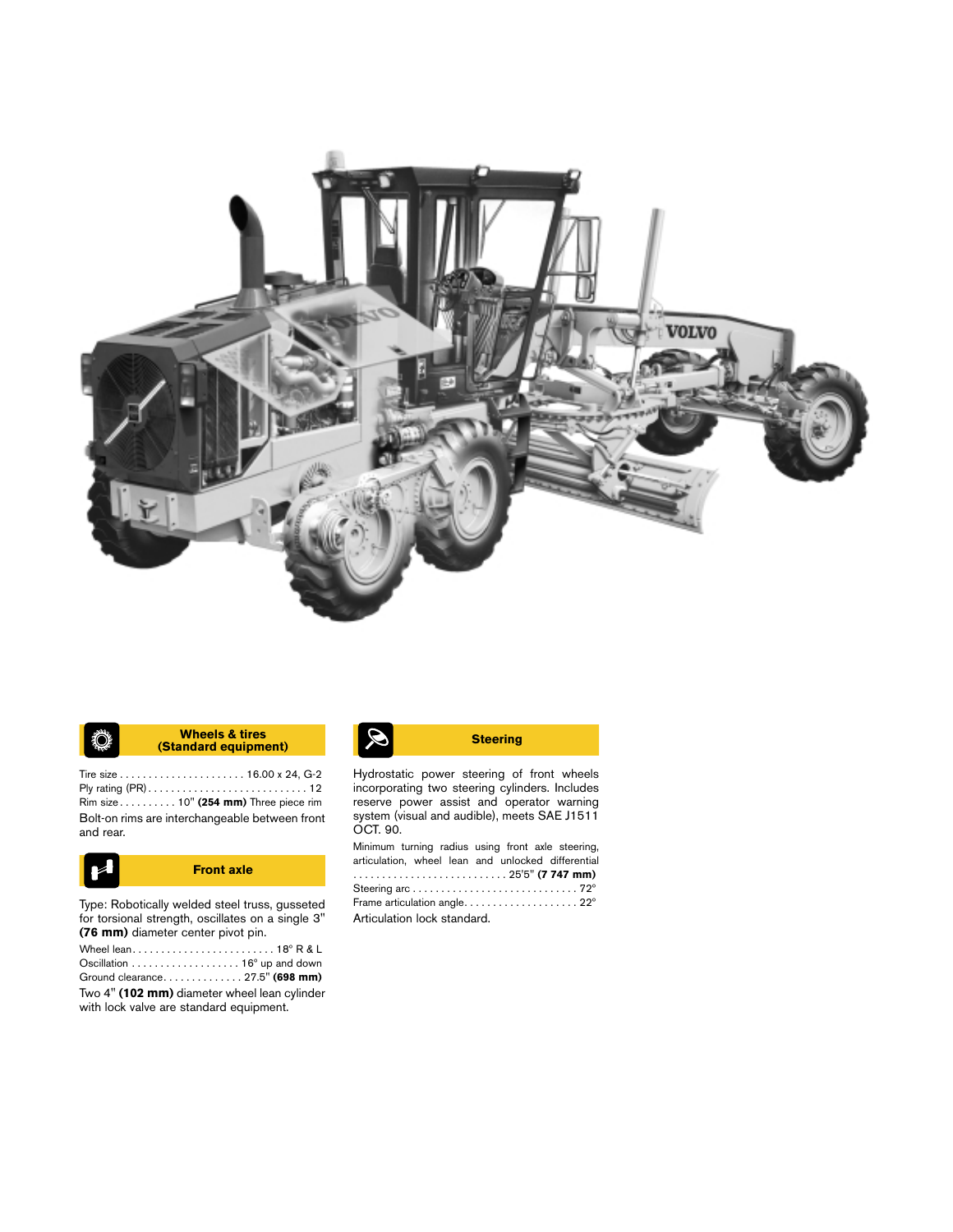$$
\begin{array}{|c|c|}\n \hline\n \end{array}
$$
 **Frame**

Full front and rear frame sections.

Front: Robotically welded box section. Dual sloped front frame provides excellent forward visibility.

Minimum dimensions of box

| box section 10.5" x 14.0" (267 x 356 mm)                    |                             |
|-------------------------------------------------------------|-----------------------------|
| Plate thickness $\cdot$ top and bottom $\dots$ 1.5" (38 mm) |                             |
|                                                             | $\cdot$ sides 1.25" (32 mm) |
| Vertical section modulus                                    |                             |

| at arch  185 cu in (3 032 cm <sup>3</sup> )  |  |  |  |
|----------------------------------------------|--|--|--|
| minimum157.9 cu in (2 588 cm <sup>3</sup> )  |  |  |  |
| maximum 324.3 cu in (5 314 cm <sup>3</sup> ) |  |  |  |
| Linear weight - minimum-maximum              |  |  |  |

178.0 - 285.8 lb/ft **(264.9 - 425.3 kg/m)**

Rear: Full perimeter frame permits modular powertrain mounting for ease of service and is ideal for attachment mounting. Optional first user lifetime warranty on frame and articulation joint.

Minimum dimensions of

rear frame . . . . . . . . . 4.0" x 11.0" **(102 x 279 mm)** Plate thickness . . . . . . . 3.0" + 1.0" **(76 + 25 mm)**



Twin 5" **(127 mm)** hydraulic cylinders articulate frame 22º right and left. Anti drift lock valve ensures stable operation.



Hardened teeth, cut on the outside of the circle for maximum leverage and minimum wear.

Circle to drawbar support is provided at 15 points. Five upper circle wear plates, five adjustable clamp plates and five adjustable guide shoes combine to ensure optimum circle support and load distribution. DURAMIDE<sup>™</sup> wear plates and bearings at the clamp and guide shoes prevent metal-to-metal contact and provide maximum service life.

DURAMIDE™ is a synthetic bearing material that provides long service life and reduces circle system maintenance requirements.

| Diameter 66.62" (1 692 mm) |  |
|----------------------------|--|
|                            |  |
|                            |  |
|                            |  |
|                            |  |

The Volvo dual cylinder Circle Drive System uses direct acting hydraulic power for exceptional turning and holding capability under full load. The Circle Drive System uses hardened drive pinions and is fully protected against impact damage by an overload relief valve as standard equipment. Hydraulic drive cylinders . . . . . . . . . . . . . . . . . . . . . 2



Fully welded box section. Narrow "T" design permits optimum visibility to the work area. Drawbar ball stud provides an adjustment to compensate for different tire sizes. Blade lift cylinder anchors are straddle mounted on drawbar to provide maximum strength and support. Circle/drawbar is protected against severe impact damage by means of nitrogen charged accumulators plumbed into blade lift cylinders.

# Dimensions of

box section . . . . . . . . . 6.5" x 6.5" **(165 x 165 mm)** Plate thickness . . . . . . . 1.5" & 0.75" **(38 & 19 mm)**



```
Standard moldboard with
```

| replaceable end bits 14' x 31" x 1"                                          |
|------------------------------------------------------------------------------|
| (4 267 x 787 x 25 mm)                                                        |
| Blade material SAE 1050 high carbon steel                                    |
| Edge: through hardened 8" x 1" boron steel                                   |
| $(203 \times 25 \text{ mm})$                                                 |
| Bolt diameter spacing 6" (152 mm)                                            |
| • bolt size $\ldots \ldots \ldots \ldots \ldots \ldots \ldots 3/4$ " (19 mm) |
| Slide rails supported with adjustable Za12                                   |
| (Zinc aluminum) bearings for maximum wear                                    |
| resistance.                                                                  |

# **Blade range: Moveable Blade Control System**

**(Dimensions shown with standard moldboard)**

| <b>RIGHT</b><br>LEFT                                                                                             |
|------------------------------------------------------------------------------------------------------------------|
| Reach outside tires - articulated                                                                                |
| frame 123.5" (3 137 mm) 123" (3 124 mm)                                                                          |
| Reach outside tires - straight                                                                                   |
| frame 91" (2 311 mm) 90.5" (2 299 mm)                                                                            |
| Blade slide 26.5" (673 mm)26.5" (673 mm)                                                                         |
| Circle side                                                                                                      |
| shift30" (762 mm) 29.5" (749 mm)                                                                                 |
| Maximum bank                                                                                                     |
|                                                                                                                  |
| Blade ground clearance17.0" (432 mm)                                                                             |
| Blade cutting depth 33.0" (838 mm)                                                                               |
| Blade tilt range 46° forward 13° back                                                                            |
| Superior blade mobility permits steep ditch<br>cutting angles and back sloping outside overall<br>machine width. |

# **Circle drive Cab & controls**

All controls are located in a 90° arc forward and to the right of the operator. Enclosed cab has a fully adjustable, cloth covered suspension seat as standard and comes with a 3" **(76 mm)** seat belt. Located forward of the operator are the engine oil pressure, coolant temperature and fuel level gauges, transmission gear indicator and a multi-function Contronic monitoring display. Located in the fully adjustable steering pedestal are the following switches: differential lock/unlock, hazard lights, combination turn signal, horn and high beam headlight. Heater and wiper/washer controls (if equipped), lighting and accessory switches are grouped in the operator's right hand console. This console also contains the ignition key and access to the circuit breaker and fuse panel. An accelerator/decelerator foot pedal and slider type hand throttle are standard equipment. Outside mounted rear view mirrors (L&R) and a convex interior mirror are standard. Interior operator noise levels average 75 dB(A) per ISO 6394 (enclosed cab).

# **Cab Options**

- High capacity heater/air conditioner c/w adjustable vents, temperature control and variable speed fan
- Lower opening front windows
- Rear windshield wipers and washers
- Lower front window wipers and washers
- Modular, 24 volt radio and cassette player
- Operator Convenience Package included with air conditioner option (lunch box, steel vacuum bottle, cup holder and ashtray)
- 24 volt to 12 volt converter for electrical accessories or two way radio installations 25 or 60 amp available
- Bubble type slope meter
- Transmission and hydraulic filter restriction warning
- Low hydraulic oil and hydraulic oil temperature indicator
- Speedometer/odometer

# **Full height cab with ROPS Inside dimensions**

Height . . . . . . . . . . . . . . . . . . . . . 74.0" **(1 880 mm)** Width @ controls . . . . . . . . . . . . 56.0" **(1 422 mm)** Depth @ controls . . . . . . . . . . . . 55.5" **(1 410 mm)** An optional Low Profile Cab is available with an inside height of 62" **(1 575 mm)**. All Volvo Grader cabs and canopies are designed to meet or exceed SAE J1040 APR. 88, ISO 3471/1-1986(E), and 86/295/EEC ROPS requirements. The seatbelt is 3" **(76 mm)** wide and meets SAE J386 JUNE 93; ISO 6683- 1981(E).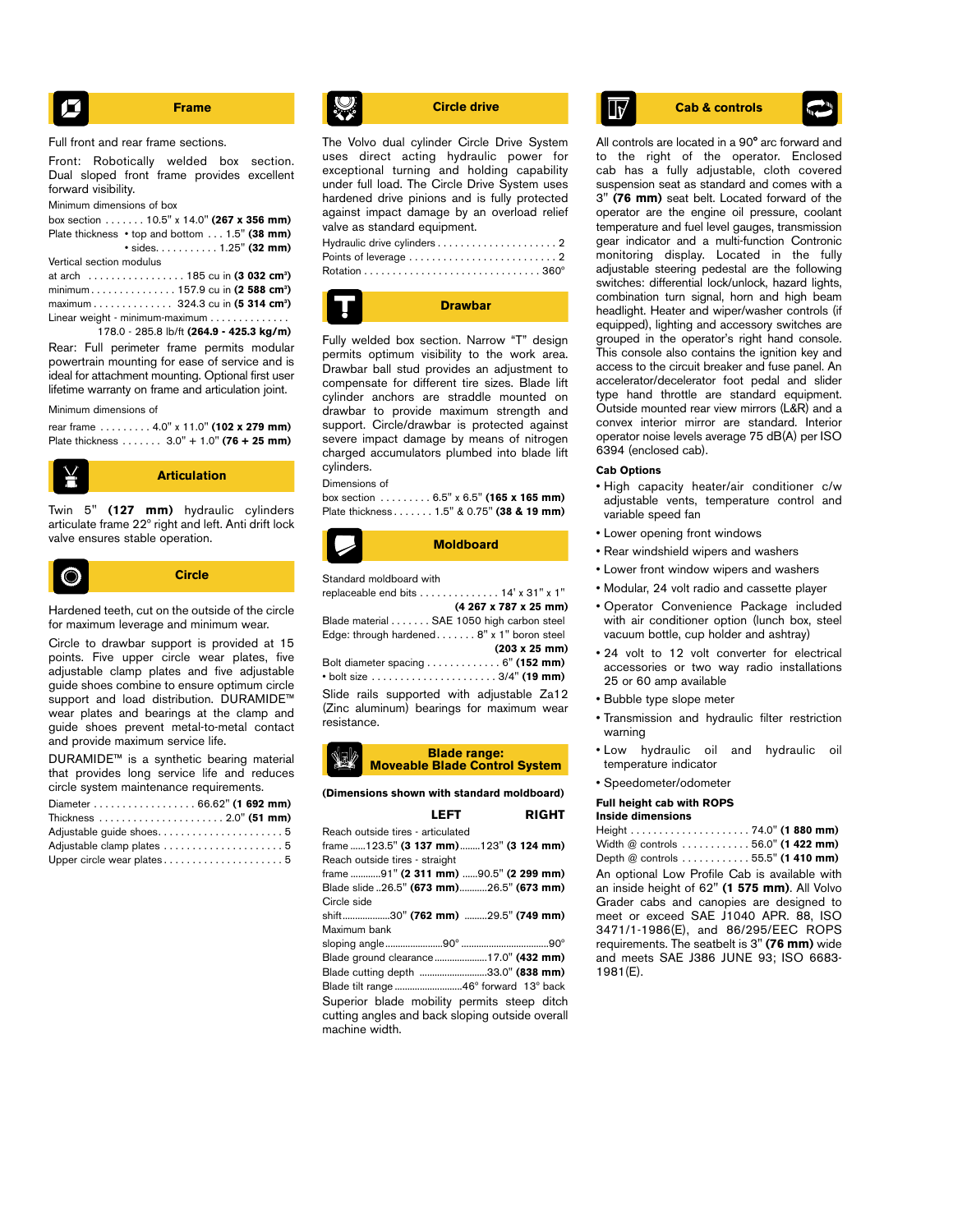

Closed Center Hydraulic System senses load requirements and maintains system pressure 350 psi **(24 Bar)** above the load pressure.

System features industry standard control arrangement complete with low effort, feathering type, short throw levers located on a fully adjustable steering pedestal.

System incorporates lock valves to prevent cylinder drift under load in the following circuits: blade lift, moldboard tilt, circle shift, wheel lean, circle turn and articulation.

Hydraulic system features include axial piston pump, pressure and flow compensated, variable displacement with high output for smooth multi-functioning.

The pump drive shaft is equipped with Perma Lube U joints.

Maximum pressure . . . . . . . . . . 2,700 psi **(186 Bar)** Output 2200 RPM. . . . 0-75 U.S. gpm **(0-284 lpm)** Filtration . . . . . . . . . . . . . . . . 10 micron spin-on type

# **Load sensing hydraulics Capacities**

|                                                    | U.S.Gal. Litres |  |
|----------------------------------------------------|-----------------|--|
| Fuel tank 120.0 454.0                              |                 |  |
|                                                    |                 |  |
| Final drive9.0  34.0                               |                 |  |
| Tandems (each)  27.7  105.0                        |                 |  |
| Hydraulic oil tank 35.4 134.0                      |                 |  |
| Coolant antifreeze protection to                   |                 |  |
| $-58^{\circ}$ F ( $-50^{\circ}$ C) approx 8.2 31.0 |                 |  |
| Engine oil 10.4  39.5                              |                 |  |
|                                                    |                 |  |



**(Optional unless otherwise stated as standard equipment)**

# **Snow**

| Hydraulic Wing<br>• high bench 4,800 lb (2 177 kg)<br>• low bench4,000 lb (1814 kg)<br>One Way Snow Plow 2,350 lb (1 065 kg)<br>"V" Snow Plow |  |  |
|-----------------------------------------------------------------------------------------------------------------------------------------------|--|--|
| $\cdot$ 10' (3 042 mm)2,650 lb (1 202 kg)                                                                                                     |  |  |
| Earth<br>Dozer Blade<br>$\cdot$ 8' (2 438 mm) $\ldots \ldots \ldots 2,620$ lb (1 188 kg)                                                      |  |  |

| ∙ О (2. 4-30 ШШ) ∴ 2,02∪ ID (Т ТОО КЧ)                            |  |  |
|-------------------------------------------------------------------|--|--|
| • 9' (2 743 mm) 2,870 lb (1 302 kg)                               |  |  |
| $\cdot$ 10' (3 048 mm) $\ldots \ldots \ldots 3,120$ lb (1 415 kg) |  |  |
| Push Block 1,125 lb (510 kg)                                      |  |  |
| Ripper/Scarifier, rear. 2,880 lb (1 306 kg)                       |  |  |

# **Dimensions with standard equipment**

All dimensions are approximate